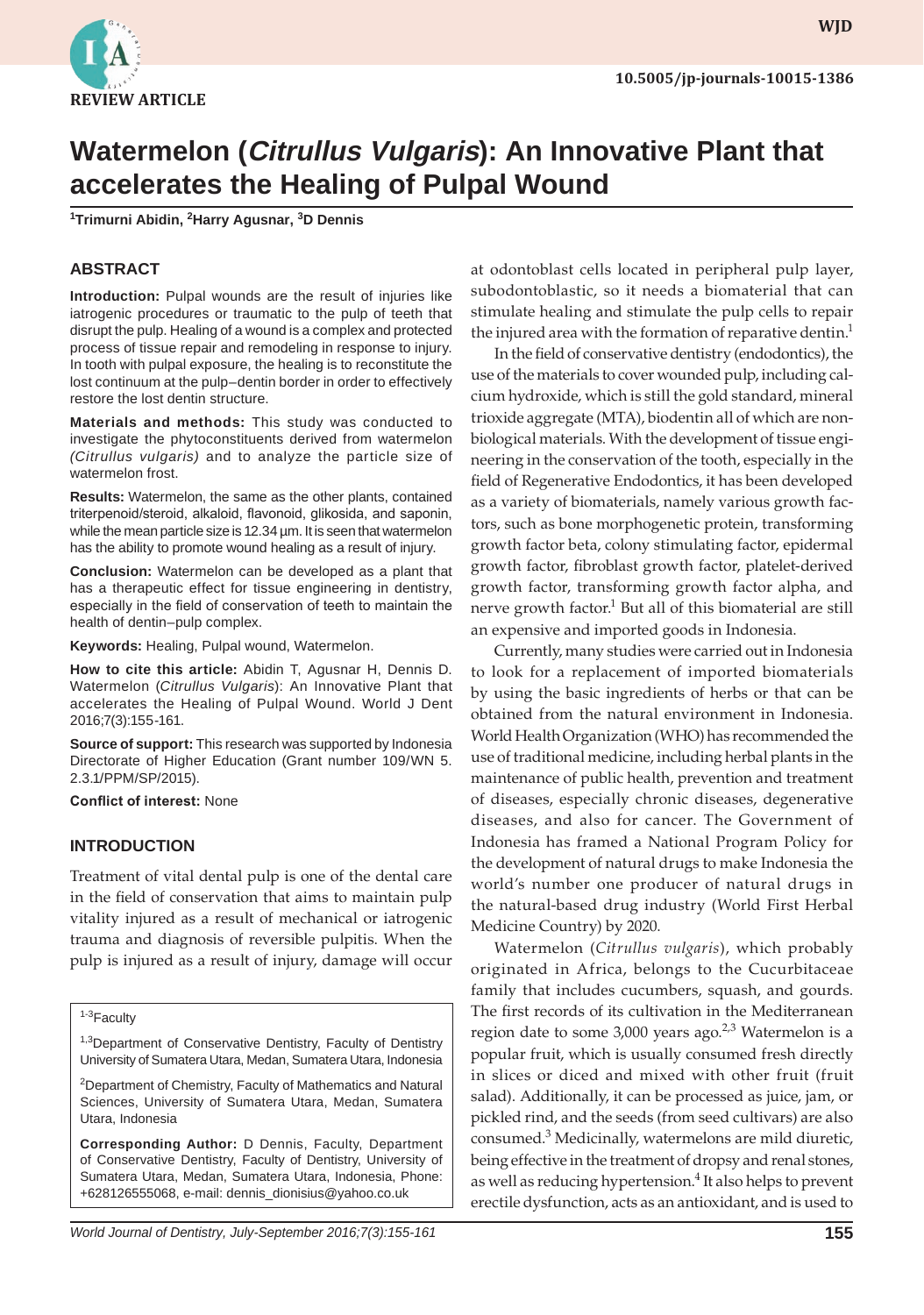treat enlarged liver and jaundice. It can also be used as a natural alternative to chemical treatment for giardiasis.<sup>5,6</sup>

Watermelon biomass can be categorized into three main components: The flesh, seed, and rind. The flesh constitutes approximately 68% of total weight, the rind approximately 30%, and the seeds approximately  $2\%$ .<sup>7</sup> The compositions of the flesh, seed, and rind vary considerably. Watermelon flesh contains over 90% water, providing a source of liquid in arid regions but little protein or fat. The total sugar content is around 7% with some carotenes and a vitamin C content of  $8 \text{ mg}/100 \text{ gm.}^2$ 

Watermelon frost is a traditional medicine that has been used for sore teeth, swollen gums, and burns. Watermelon frost was obtained from watermelon *(Citrullus vulgaris*) and processed by Glauber's salt (sodium sulfate decahydrate). Watermelon frost was reported to have oral antibacterial properties that cause tooth caries namely *Streptococcus mutans*. 8 In a research Trimurni and Dennis<sup>9</sup> reported that watermelon frost is able to reduce the levels of PGE2 on teeth with irreversible pulpitis. Dennis<sup>10</sup> conducted an *in vivo* study in the teeth of *Macaca fascicularis* and showed the effect of the decrease in expression of substance P in pulp tissue that undergoes reversible pulpitis, which is mechanically induced after being applied with watermelon frost.

Although, previous studies had examined the content of watermelon, but until now, the content of watermelon that plays a role in reducing tissue inflammation when used topically, especially on tissue injured dental pulp through phytochemicals, has not been known, and analysis of frost obtained from watermelon so that it can be used as a topical dressing in dental pulp which undergoes reversible pulpitis due to injury is also not done.<sup>7,11</sup>

### **MATERIALS AND METHODS**

This research is an experimental study aimed to identify and specify the content of watermelon with phytochemical screening, which is a preliminary test in determining the class of secondary metabolites and compounds that have biological activity of the plant.

### **Preparation of Trial Materials**

Watermelon is obtained from Tanjung Morawa Medan Sumatera Utara Indonesia, where sampling is done purposively, i.e., without comparing elsewhere. The sample used was a fresh watermelon containing seeds.

### **Sample Processing**

### *Processing Watermelon into Crystals (Frosting)*

Watermelon was washed on its rind and a small hole was made in the middle for a Glauber's salt to be added, then covered again, and left in the refrigerator. After being left about for 2 weeks, it will form an amorphous crystal (frost) (Figs 1A and B).

### *Processing of Samples for the Analysis of the Content of Secondary Metabolites*

Watermelon is washed, then halved, and its contents red and white are separated from the flesh (flesh), and from each content the juice taken. Each extract was evaporated with water bath and viscous extract was obtained. Then each flesh was dried in the refrigerator (Fig. 2).

### **Phytochemical Screening**

### *Examination of Steroid/Triterpenoids*

A total of 1 gm of sample was macerated with 20 mL of ether for 2 hours and filtered. The filtrate evaporated with evaporator cup and the remainder was added 20 drops of acetic acid anhydride and 1 drop of concentrated sulfuric acid (reagent Liebermann–Burchard). When formed purple or red color changed to blue green, which indicates steroid/triterpenoids.

### *Test of Alkaloids*

To a total of 0.5 gm of sample, add 1 mL of 2 N hydrochloric acid and 9 mL of distilled water, heated on a water



**Figs 1A and B:** Watermelon by Glauber's salt to obtain the frost **Fig. 2:** Residue of watermelon and white flesh after extraction



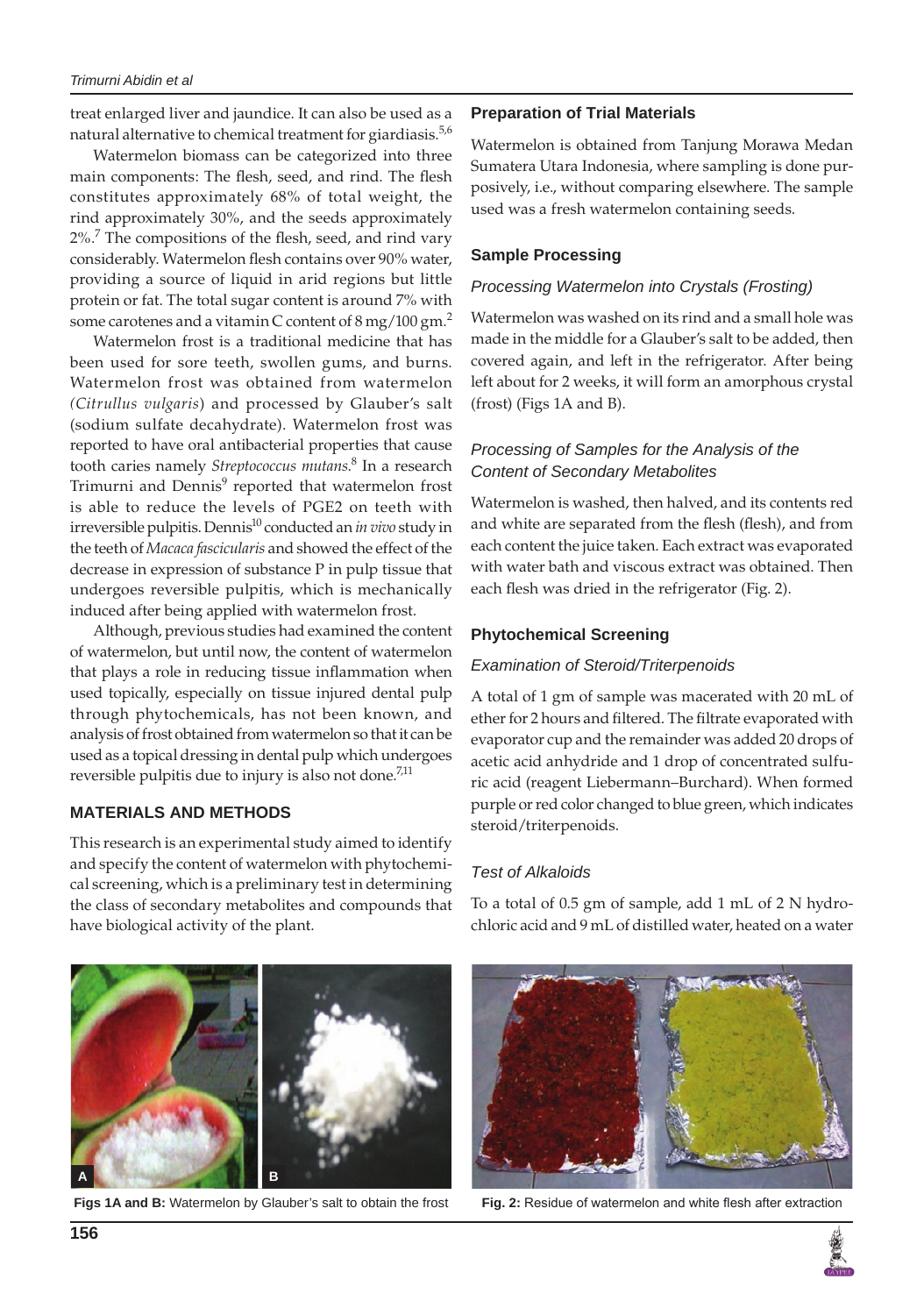bath for 2 minutes, cooled, and filtered. The filtrate used to test alkaloids is as follows:

- The filtrate as much as 3 drops added with 2 drops of reagent solution to form a precipitate Mayer-colored white or yellow.
- • The filtrate as much as 3 drops along with 2 drops of reagent solution Bouchardat will form a precipitate brown to blackish.
- The filtrate as much as 3 drops along with 2 drops of reagent solution Dragendorff will form a precipitate of red or orange. Positive alkaloids sediments or turbidity was shown with at least two of the three experiments above.

## *Test of Flavonoids*

A total of 10 gm of sample was added to 10 mL of hot water, boiled for 5 minutes, and filtered hot; then 5 mL of filtrate was added with 0.1 gm of magnesium powder and 1 mL of concentrated hydrochloric acid and 2 mL of amyl alcohol, shaken, and allowed to separate. Flavonoids positive was shown with red, yellow, or orange in the lining of amyl alcohol.

### *Examination of Glycosides*

A total of 3 gm sample was filtered with 30 mL of 96% ethanol mixture with water (7:3), refluxed for 10 minutes, cooled, and filtered. Then to 20 mL of the filtrate, 25 mL of distilled water and 25 mL of lead (II) acetate 0.4 M was added, shaken, allowed to stand for 5 minutes, and then filtered. The filtrate was filtered with 20 mL of a mixture of chloroform and isopropanol (in the ratio 3:2) and repeated three times. Set of water extract is evaporated at a temperature no higher than 50°C. The remainder is dissolved in 2 mL of methanol. The remaining solution is used for the experiment as follows: Namely, as many as 0.1 mL of solution inserted into the tube and evaporated over a water bath. To the residue, 2 mL of water and 5 drops of Molish reagent were added. Then slowly 2 mL of concentrated sulfuric acid was added through the tube wall; a purple color ring formed at the boundary between the two fluids showed the sugar bond.

## *Saponin Examination*

*Foam test*: A total of 0.5 gm of sample is introduced into the reaction tube. Add 10 mL of hot distilled water, then cool and shake vigorously for 10 seconds. The presence of saponins was shown by the formation of a stable froth for not less than 10 minutes as high as 1 to 10 cm and with the addition of 1 to 2 drops of hydrochloric acid, the foam did not disappear.

# *The Color of the Reagent Test using Liebermann– Burchard (LB)*

A total of 0.5 gm of sample was added to 10 mL of ethanol. Then on addition of 2 N hydrochloric acid, the solution was refluxed for 10 minutes and filtered hot. The filtrate was diluted with 10 mL of distilled water. After cooling 10 mL of n-hexane was added, then shaken, and allowed to separate. n-Hexane layer was taken and evaporated in the vaporizer cup. To the residual, 20 drops of acetic acid anhydride and 1 drop of concentrated sulfuric acid (reagent LB) were added. Positive result of saponin was shown in green, blue, red, pink, or purple color.

## *Tannin Examination*

A total of 0.5 gm of sample was mixed with 10 mL of distilled water and then filtered. The filtrate was diluted with water until colorless. A solution of 2 mL was taken and 1 to 2 drops of reagent were added with iron (III) chloride 1%. If there is a blue or black color, then it indicates the presence of tannins.

### *Examination of Anthraquinone*

A total of 0.2 gm of sample was taken and 5 mL of 2 N sulfuric acid was added and heated briefly. On cooling add 10 mL of benzene, shake it well, and allow to stand. Benzene layer was separated and filtered. Then shake it with 2 mL of 2 N sodium hydroxide and allow to stand. Red-colored water layer and a layer of colorless benzene showed anthraquinone.

## **Particle Size Analysis (PSA)**

## *Measuring Method with PSA*

Particle size analysis measurement was performed to measure the particle size range of 2 to 7000 nm by using the principle of dynamic motion light scattering and brown. The particle size is calculated based on the correlation function of the Stokes–Einstein and Brownian motion specified as translational diffusion coefficient. Brown ground speed is influenced by the size, viscosity, cumulant, and Laplace methods, where each system produced a size distribution depending on the intensity, number, and volume.

## **RESULTS AND DISCUSSION**

### **Results Crystals (Frosting)**

Glauber's salt is added to the results crystals (frost) obtained from a watermelon weighing 3 to 4 kg. It will give 2 to 5 gm frost (Figs 3A and B).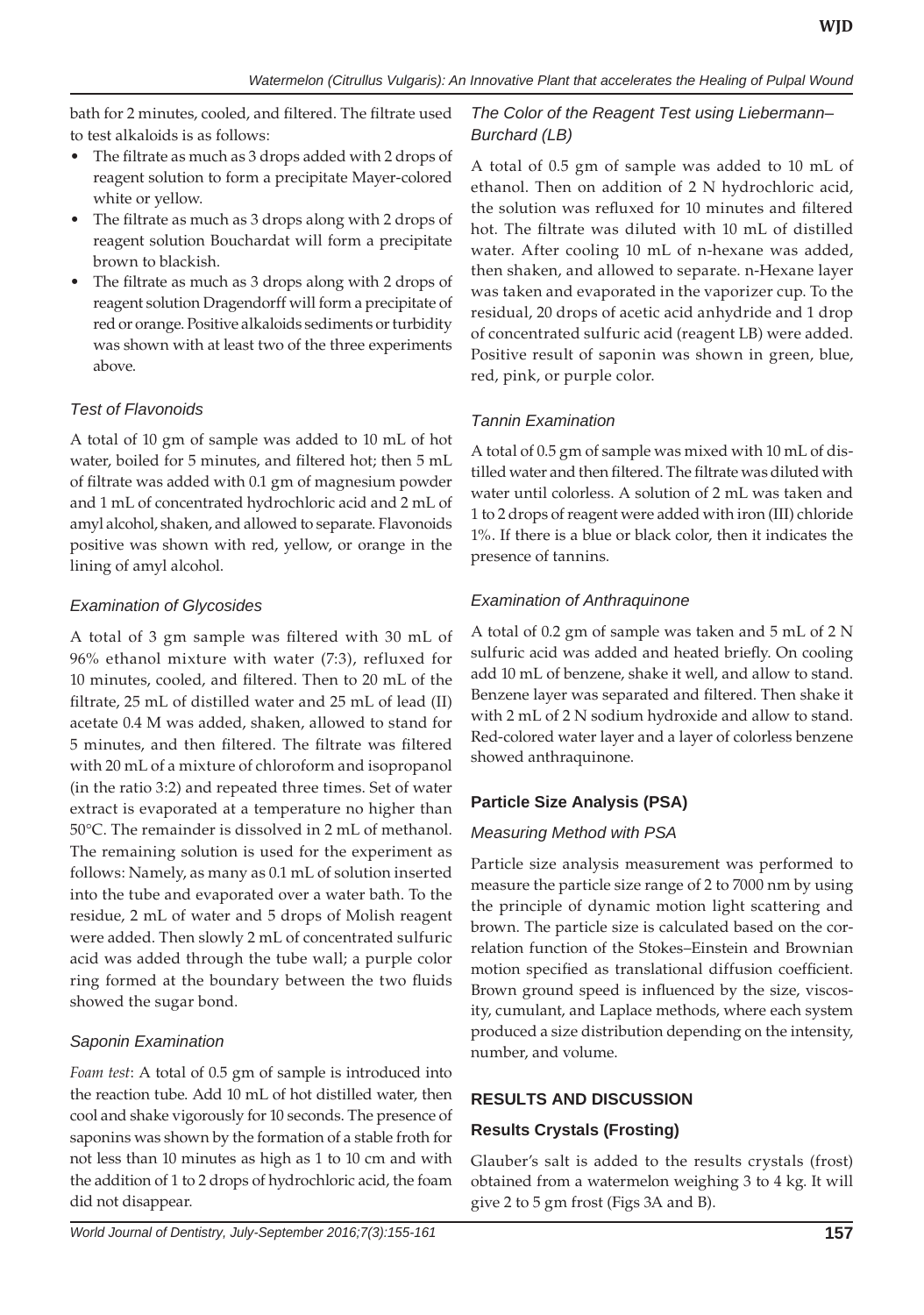

**Figs 3A and B:** Watermelon frost

### **Screening Examination Results of Phytochemicals of Watermelon**

The results of phytochemical analysis of watermelon (*Citrullus vulgaris*) can be seen in Table 1 and the image analysis of phytochemical screening can be seen in Figures 4A to E.

The phytochemical screening results in Table 1 show that the class of secondary metabolites contained in the red flesh of watermelon are triterpenoid/steroids,

| <b>Table 1:</b> The result of watermelon screening from |  |
|---------------------------------------------------------|--|
| its red and white flesh                                 |  |

| Watermelon extract |                 |
|--------------------|-----------------|
| Red color (A)      | White color (B) |
|                    |                 |
|                    |                 |
|                    |                 |
|                    |                 |
|                    |                 |
|                    |                 |
|                    |                 |

(+): Positive content; (–): No content



**Figs 4A to E:** (A) Alkaloid; (B) flavonoid; (C) glikosida; (D) saponin; and (E) tannin

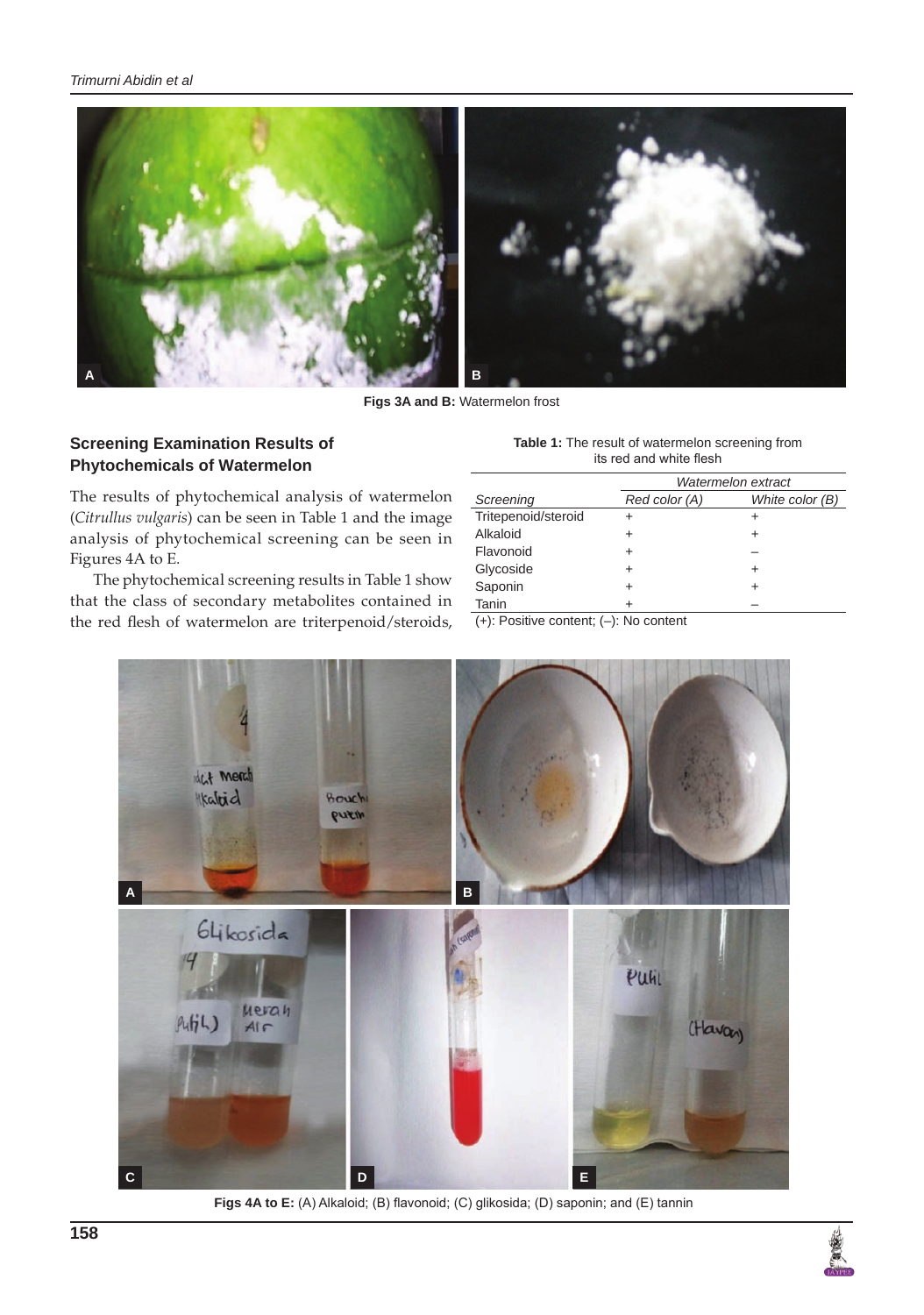alkaloids, flavonoids, glycosides, saponins, and tannins, while flavonoids and tannins were not found in its white flesh juice.

#### *Results of Phytochemical Screening*

The watermelon juice added to the Liebermann– Burchard reagent gave positive results in red, purple color, and Dragendorff reagent addition gave a brownish color. A reagent, Bouchardat gave brownish red color, while the reagent Mayer formed the white turbidity and sediment. This suggests the existence of alkaloid compounds in watermelon frost. The addition of Mg powder and Zn powder with concentrated hydrochloric acid gives a red color, indicating flavonoid compounds (Figs 4A and B).

### *Examination of Glycoside*

With the addition of 2 mL of water, 5 drops of reagent Molish, then 2 mL of concentrated sulfuric acid added carefully formed purple rings, which confirmed the existence of the compound glycoside with further addition of Fehling.

Fehling A and B added together showed the formation of many brick red precipitates. Watermelon juice after being added with 10 mL of distilled water and shaken vigorously, heat generating froth as high as 1 cm appeared with the addition of 2 N HCl, as much as 1 drop, indicating the presence of compound saponin. After the extract refluxed with 2 N hydrochloric acid and distracted with n-hexane, the extracts evaporate to dryness. On addition of Liebermann–Burchard reagent gave a positive result of the saponin presence. The addition of  $1\%$  FeCl<sub>3</sub> gives green color, indicating tannin compounds (Figs 4C to E).

From the results of the phytochemical contents of watermelon it was found that the most bioactive elements found in red flesh are triterpenoids/steroids, alkaloids, flavonoids, glycosides, saponin, and tannins. In this case, it is necessary to know whether there are differences in the contents of red flesh watermelon and watermelon frost. By knowing the secondary metabolites of watermelon frost, they can be tested by thin layer chromatography and paper chromatography using a variety of mobile phase and stains. Glauber's salt is placed in the red watermelon flesh. After some time it will emerge frost, indicating that the flesh of red watermelon interacts with white flesh. Thin layer chromatography results would show the same content of bioactive elements.

### **Results of Particle Size Analysis**

The result of watermelon-frost PSA is ranging from 0.375 μm to sized estimated 948.3 μm (Graph 1). The mean particle size of watermelon frost is 12.34 μm.

Wound healing is a dynamic process consisting of four continuous, overlapping, and precisely programmed phases. The events of each phase must happen in a precise and regulated manner. It is the interaction of a complex cascade of cellular and biochemical actions that leads to the restoration of structural and functional integrity with regain of strength of injured tissue. It involves continuous cell–cell interaction and cell–cell matrix interactions that allow the process to proceed in different overlapping phases and processes include inflammation, wound contraction, re-epithelialization, tissue remodeling, and formation of granulation tissue with angiogenesis. $12,13$ Wound healing of tissue damage involves the following events: (1) rapid hemostasis; (2) appropriate inflammation; (3) mesenchymal cell differentiation, proliferation and migration to the wound site; (4) suitable angiogenesis; (5) prompt re-epithelialization (re-growth of epithelial



*World Journal of Dentistry, July-September 2016;7(3):155-161* **159**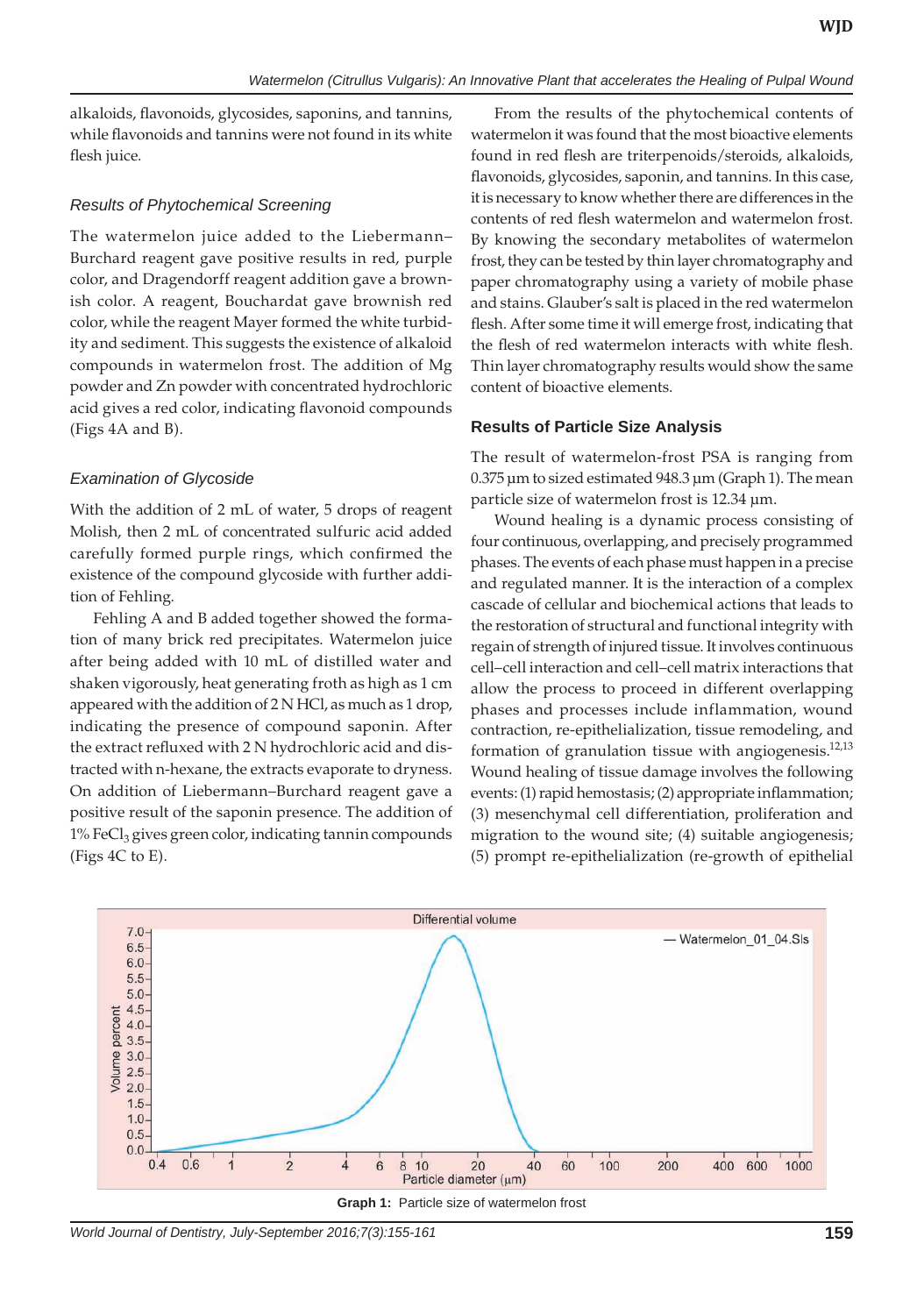tissue over the wound surface); and (6) proper synthesis, cross-linking, and alignment of collagen to provide strength to the healing tissue.<sup>14</sup>

In the dental pulp tissue healing, injury is expected to be the regeneration of the dentin-pulp complex. It is systematically considered in combination with the biological phenomenon of tertiary dentinogenesis and not as therapeutic goal in itself. The ultimate goal of a regenerative pulp treatment strategy in pulp exposure due to iatrogenic procedures is to reconstitute the lost continuum at the pulp–dentin border in order to effectively oppose pulp contamination with oral bacteria for a long period of time. The optimal end result of a reasonable therapeutic application in pulp exposure might be the induction of primary or tertiary dentin formation.15

Dentin contains many proteins capable of stimulating tissue response. Demineralization of dental tissues following the application of cavity etching agents or restorative materials can lead to realization of growth factors. Therapeutic effect of Ca(OH) $_2$  and MTA may be due to their extraction of growth factors from the dentin matrix. Once released these growth factors may play key roles in signaling many of the events of tertiary dentinogenesis, a response of pulpo-dentin repair.<sup>1</sup> Growth factors are proteins that bind to receptor and induce cellular proliferation and differentiation. Growth factors are important in cellular signaling for odontoblast, the cell of the pulp, differentiation, and stimulation of dentin matrix secretion, especially those of the transforming growth factor beta family.<sup>1,15</sup> These growth factors are secreted by odontoblast and deposited within the dentin matrix, where they remain protected in an active from through interaction with other components of the dentin matrix. The addition of purified dentin protein fractions has stimulated an increase in tertiary dentin matrix secretion.<sup>1,16</sup>

Tannins act as free radical scavenger; meanwhile triterpenoids and flavonoids promote wound healing due to their astringent and antimicrobial property. Saponins due to their antioxidant and antimicrobial activity appear to be responsible for wound contraction and elevated rate of epithelialization. Flavonoid derivative has been considered as the main primary biologically active component. It is also a well-known plant compound that inhibits bacterial and fungal growth, reduces the free radicals, and regulates the immune response, suggesting that this component has antibacterial, anti-inflammatory, and immuno-regulatory properties.<sup>13,17,18</sup> Flavonoids also possess potent antioxidant and free radical-scavenging effect, enhancing the level of antioxidant enzymes in granuloma tissue.<sup>19</sup> Sterols and polyphenols are also responsible for wound healing due to free radical-scavenging and

antioxidant activity, which is known to reduce lipid peroxidation and thereby, reduce cell necrosis and improve angiogenesis.<sup>13</sup> The therapeutic use of flavonoids in dentistry has been applied as a capping agent in direct pulp capping treatment.<sup>17</sup>

Novel delivery vehicles generated through nanotechnology are raising the novel and promising prospect for controlled and sustained drug delivery across the impenetrable tissue barrier and are a magnificent clinical application of technology for wound management. Particles of 500 nm size or smaller exhibit a host of unique properties that are superior to their bulk material counterparts.13 Particle size analysis of watermelon frost in this study showed 12.34 μm particle size that can be processed into nanoscale, thus becoming a material that can be developed in an open pulp tissue treatment as a result of mechanical injury. Small size is a necessary feature, but other properties are needed for nanomaterials to achieve efficacy as a topical delivery vehicle.

Seeing the content of watermelon, it can be said that the watermelon extract is very promising in the treatment of dental pulp tissue that is open due to injury. Christian and Trimurni research  $(2006)^8$  showed that watermelon frost could inhibit *S. mutans* that damaged the teeth. Furthermore, Dennis  $C^{10}$  research also showed the ability of watermelon frost to relieve pain in teeth with pulp inflammation by decreasing PGE2 (2006) and substance P (2014) that cause tooth pain. It should be further investigated to identify other components contained by watermelon, so that, it can be developed as a biomaterial that could be used in the treatment of pulpal tissue disease. In conclusion, it seems that watermelon can be developed as a plant that has therapeutic effect for tissue engineering in dentistry, especially in the field of conservation of teeth to maintain pulpo-dentinal complex.

#### **ACKNOWLEDGMENT**

Authors are thankful to Dr. Dra. Marline Nainggolan, MS, Apt from Faculty of Pharmacy, University of Sumatera Utara for her help in the phytochemical analysis.

#### **REFERENCES**

- 1. Murray PE, Garcia-Godoy F. Stem cells and regeneration of the pulpo-dentine complex. In: Hargreves K, Goodes HE, Tay FR, editors. Seltzer and Bender's dental pulp. 2nd ed. Chicago (IL): Quintessence Publ. Co. Inc; 2012.
- 2. Vaughan J, Geissler C. The new Oxford book of food plants. Oxford: Oxford University Press; 2009.
- 3. Helstosky C. Food culture in the Mediterranean. Westport (CT): Greenwood Press; 2009.
- 4. Figueroa A, Sanches-Gonzales MA, Wong A, Arjmandi BH. Watermelon extract supplementation reduces ankle blood pressure and carotid augmentation index in obese of adults